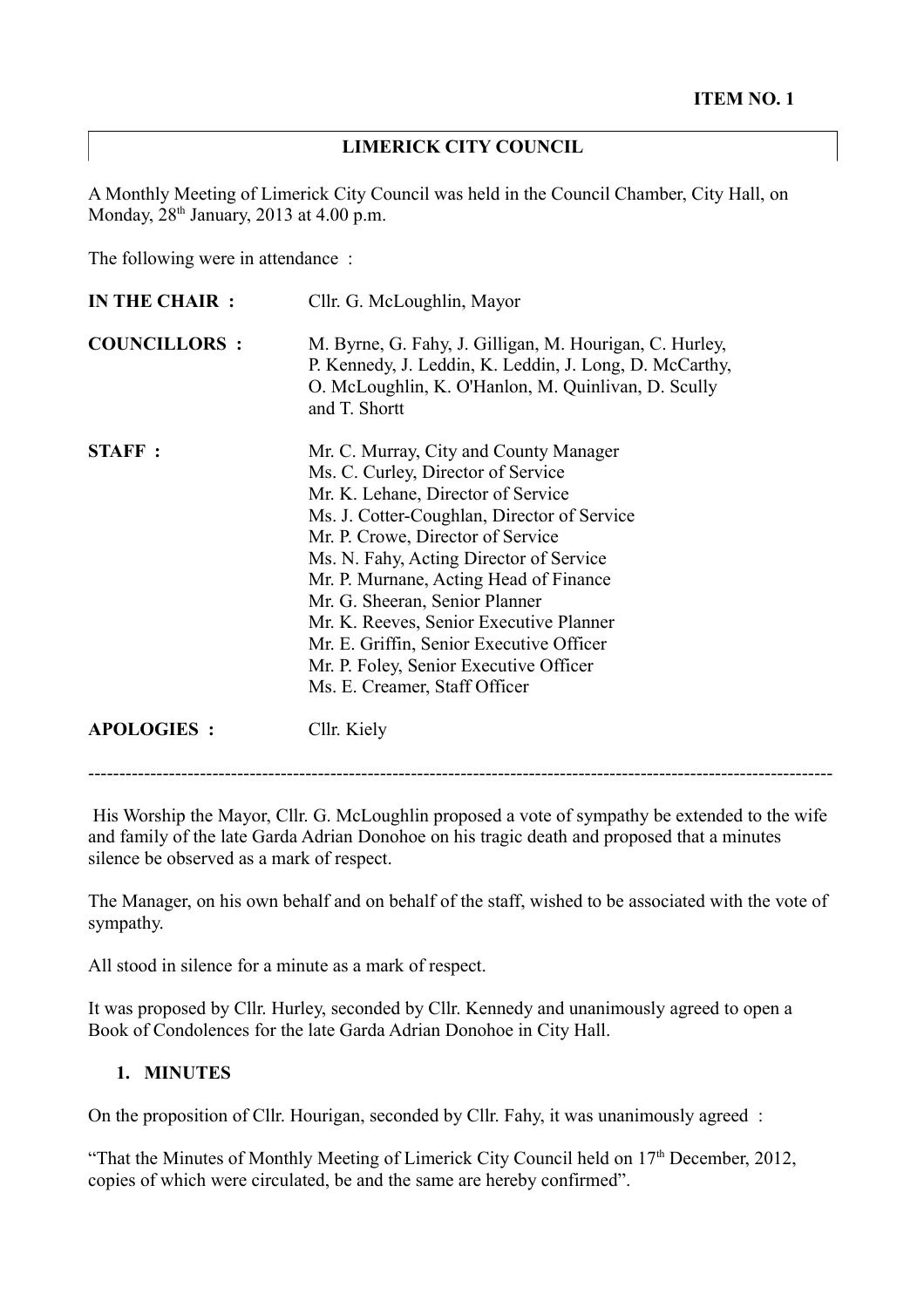## **2. MINUTES**

On the proposition of Cllr. J. Leddin, seconded by Cllr. Fahy, it was unanimously agreed :

"That the Minutes of Annual Budget Meeting of Limerick City Council held on 19<sup>th</sup> December, 2012, copies of which were circulated, be and the same are hereby confirmed".

### **3. CHAIRMAN'S REPORT AND RECOMMENDATIONS, SOCIAL POLICY AND HOUSING STATEGIC POLICY COMMITTEE MEETING HELD ON 7TH JANUARY, 2013**

The Chairman's Report, Social Policy and Housing Strategic Policy Committee Meeting held on  $7<sup>th</sup>$ January, 2013, was noted.

Submitted the following Recommendations from the Social Policy and Housing Strategic Policy Committee Meeting held on  $7<sup>th</sup>$  January, 2013, which were adopted unanimously on the proposition of Cllr. Hourigan, seconded by Cllr. Shortt :

- (a) "That a Joint Traveller Plan be prepared for adoption by Limerick City and Limerick County Council.
- (b) That a Joint Social Policy and Housing Strategic Policy Committee Meeting take place in 2013".

Cllr. Long requested that the Council clarify the position in relation to fire insurance of Council owned houses and how the cost of fire damage is recouped.

In reply, the Acting Director of Service (Housing) stated that the Council has a policy of self insurance on housing stock. Works in relation to fire damage are funded from the housing maintenance budget. The Council has an excess cover for claims greater than  $\epsilon$ 127,000 in any one claim. She clarified that the excess policy relates to employers liability and public liability for all Council acivities including housing activity. All fire insurance cover is based on self insurance and the cost of repairs is met through the revenue budget.

The City and County Manager stated that an insurance regime is in place here in the City Council since 1993 adding that the issue of insurance is becoming critical and not just in the area of housing. He pointed out that he is meeting with officials of IPB next week in relation to the issue and agreed to report back to members afterwards.

Cllr. O'Hanlon proposed that a letter issue to the Minister for Housing requesting that funding be made available to local authorities to facilitate

- (a) the completion of a programme of energy efficiency works on occupied Council stock and
- (b) to provide funding to facilitate the purchase of larger houses from elderly owner occupiers and therefore, facilitate them to downsize to accommodation that would better meet their needs.

Cllr. Quinlivan seconded Cllr. O'Hanlon's proposal.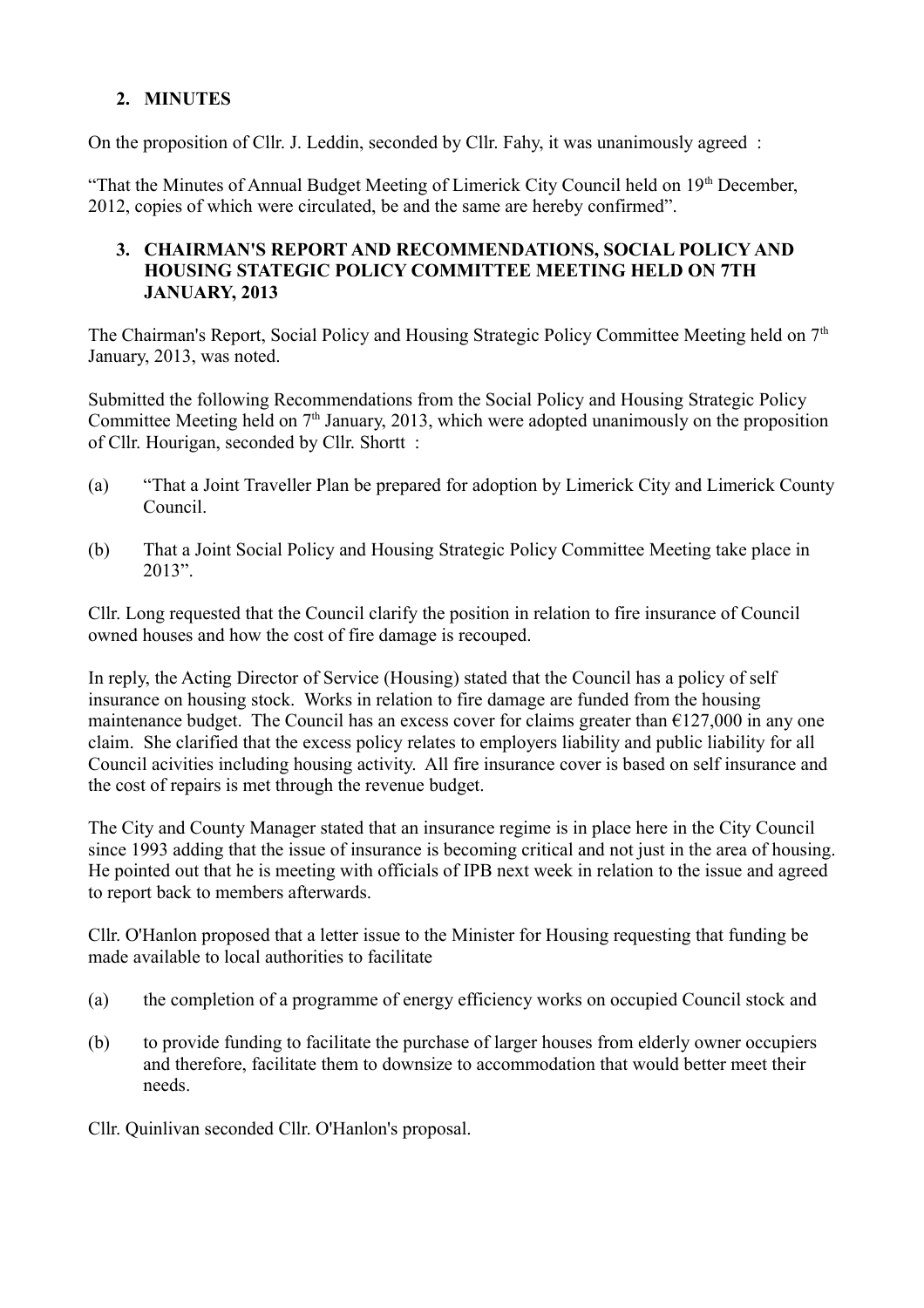Cllr. Hourigan requested that consideration be given to establishing Limerick Institute of Technology as an employment hub. He further requested that a representative from the college be invited to contribute in relation to the development of the programme for the economic and social development in the regeneration area. He requested that the new plan for regeneration would be presented in stages in 2013, 2014 and 2015. He also asked that the Members be advised of the number of houses scheduled for demolition in 2013 and the number scheduled for completion in 2013. He requested that the Traveller Accommodation Plan include reference to the responsibility of travellers to the community.

Cllr. O. McLoughlin requested that the Members be advised of the number of housing stock that is capable of meeting the needs of persons with disabilities.

Cllr. Hurley requested clarification of the position in relation to the link road into Tesco at Clondrinagh. He stated that rumours have been circulating that this road is part of lands now administered through NAMA. He requested that the Members be updated in relation to what action would be taken against the owners of the illegally parked caravans at this location. He further requested that the Council review the situation of the caravan parked on the edge of the road at the Coonagh roundabout.

The Acting Director of Service (Housing) agreed to follow up and revert back to Cllr. Hurley regarding the issues he raised.

### **4. CHAIRMAN'S REPORT AND RECOMMENDATIONS, ECONOMIC POLICY DEVELOPMENT AND FUTURE PLANNING STRATEGIC POLICY COMMITTEE MEETING HELD ON 14TH JANUARY, 2013.**

The Chairman's Report, Economic Policy Development and Future Planning Strategic Policy Committee Meeting held on 14<sup>th</sup> January, 2013, was noted.

Cllr. Scully stated that the two Notices of Motion should have come forward as two recommendations and requested that the report be amended accordingly.

Submitted the following Recommendations from the Economic Policy Development and Future Planning Strategic Policy Committee Meeting held on 14<sup>th</sup> January, 2013 :

### Notice of Motion

"That Limerick City Council, in view of the changed structure both with Shannon Airport and Failte Ireland taking responsibility for tourism in the Mid West, establish an events and festival group comprised of elected members, business and statutory organisations and officials, to maximise the economic potential that events can deliver to Limerick on a year long basis".

Signed Cllr. Joe Leddin

It was proposed by Cllr. Scully, seconded by Cllr. J. Leddin and unanimously agreed to accept the response of the Director of Service.

### Notice of Motion

"That Limerick City Council provide a report detailing the number of derelict sites, the owners of these sites and what negotiations, if any, are taking place with the City Council to reduce the number of derelict sites in the city". Signed : Cllr. Joe Leddin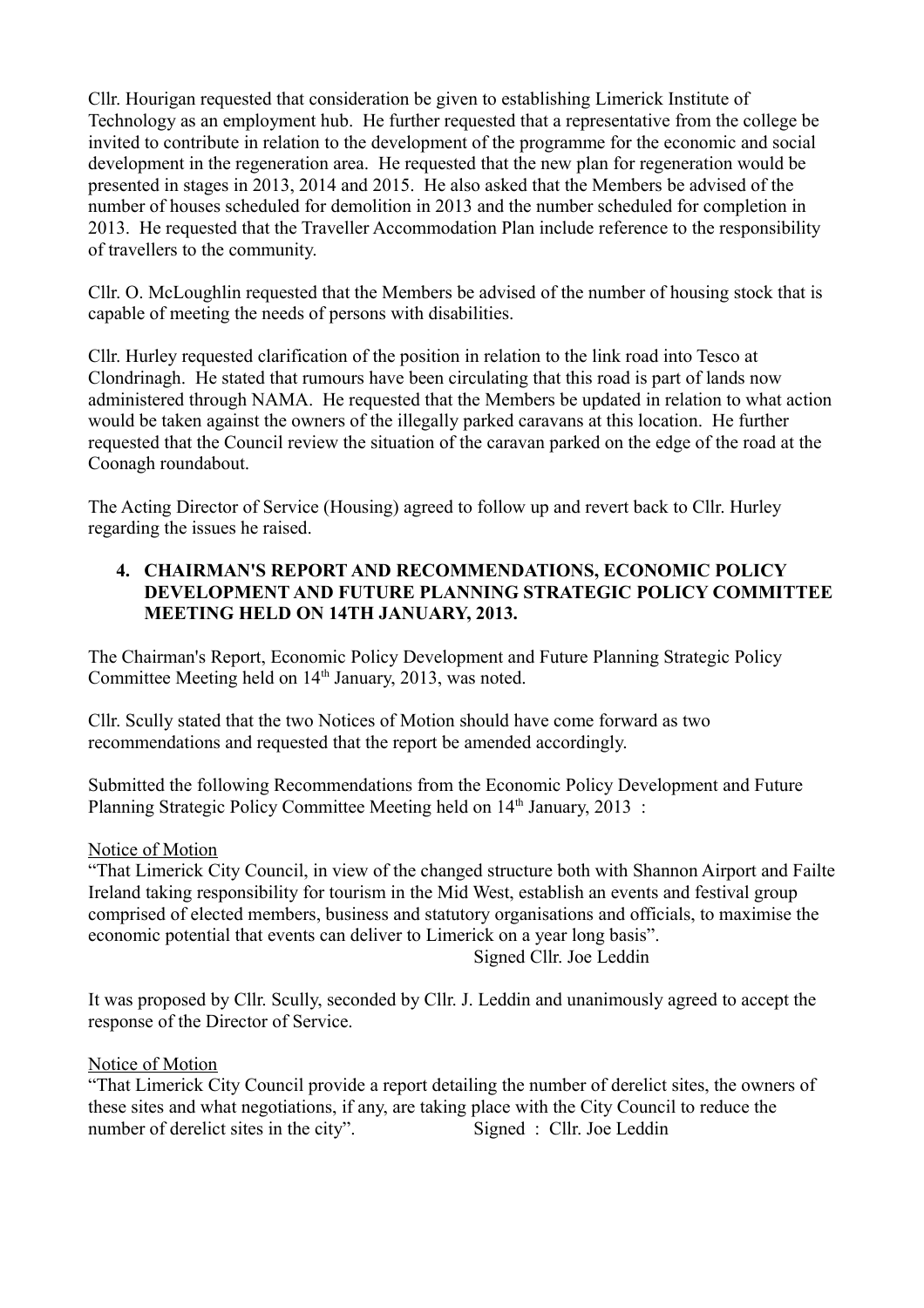It was proposed by Cllr. Scully, seconded by Cllr. J. Leddin and unanimously agreed to accept the response of the Director of Service.

In reply to Cllr. Quinlivan, the Senior Executive Officer agreed to review Standing Order No. 24 regarding SPC Members speaking at Council Meetings in relation to SPC Chairman's Report.

Cllr. Quinlivan referred to Fianna Fail Senator Mark McClarry who raised an objection to funding of Shannon Airport and appealed to Cllr. O'Hanlon and other Fianna Fail councillors in Limerick and Clare to ask Sen. McClarry to withdraw his objection.

Cllr. Gilligan welcomed the proposal to develop the Opera Centre site but expressed concern at the slow progress of same. He referred to the former Cahill May Roberts site which will have to be demolished otherwise, it could become another derelict site. He asked if any report has been done on the asbestos in this site. He urged the Council to be proactive about the Limerick Docks and not allow it to fall into dereliction. He again voiced his opposition to the extraction of water from the River Shannon.

Cllr. J. Leddin referred to two presentations which were made at the SPC Meeting and asked that non members be circulated with a copy of same. He asked that, heretofore, any presentations that are made at SPC Meetings be circulated to all members. The Docklands represents huge potential for the future development of the city as it is located on a major artery into the city on the ring road. He welcomed the proposals for the Opera Centre site which is an excellent initiative, however, pointed out that it should be renamed as part of the new plan. He referred to the scaffolding which was erected there a few months ago but which is getting very shabby and the public are now worried that no further work will take place there. He welcomed sixty applications for 'The Gathering' which will promote the city both locally and nationally. He also welcomed the report on derelict sites adding that such sites should be tidied up.

Cllr. Shortt welcomed the relocation of the Economic Development and Planning Department of the Council to the former AIB building on the corner of Patrick Street and Ellen Street but expressed regret that the Museum did not relocate there. He said every effort must be made to stop the cultural decline in the city.

Cllr. K. Leddin referred to a derelict building in Ellen Street which is in a very dangerous condition and asked that it be looked at. She agreed with Cllr. J. Leddin that the Opera Centre Site should be renamed. She pointed out that Patrick Street was a georgian street and every effort should be made to retain and refurbish the buildings as such.

In reply to Cllr. Scully, the Senior Planner stated that the purpose of the Draft Strategic Integrated Framework Plan for the Shannon Estuary is to promote economic growth and for conservation and protection of the natural environment. There are nine strategic sites indicated for the estuary, five of which are in Limerick. The Plan is on public display until  $15<sup>th</sup>$  February and submissions can be submitted up to that date.

The Senior Executive Planner informed Members that Consultants GVA will hold a number of workshops to finalise the Draft Economic and Spatial Plan for Limerick city and councillors will be fully briefed on same when completed. He said the name change for the Opera Centre site can be considered as part of the Plan. He pointed out that the scaffolding in Patrick Street will be facilitating some works in terms of stabilising the buildings and making them safe adding that existing buildings will have to be respected. He agreed to refer the derelict buildings referred to by members, to the Council's Property Department for examination. He stated that the public have presented some ideas regarding the Opera Centre site and the Cahill May Roberts site and the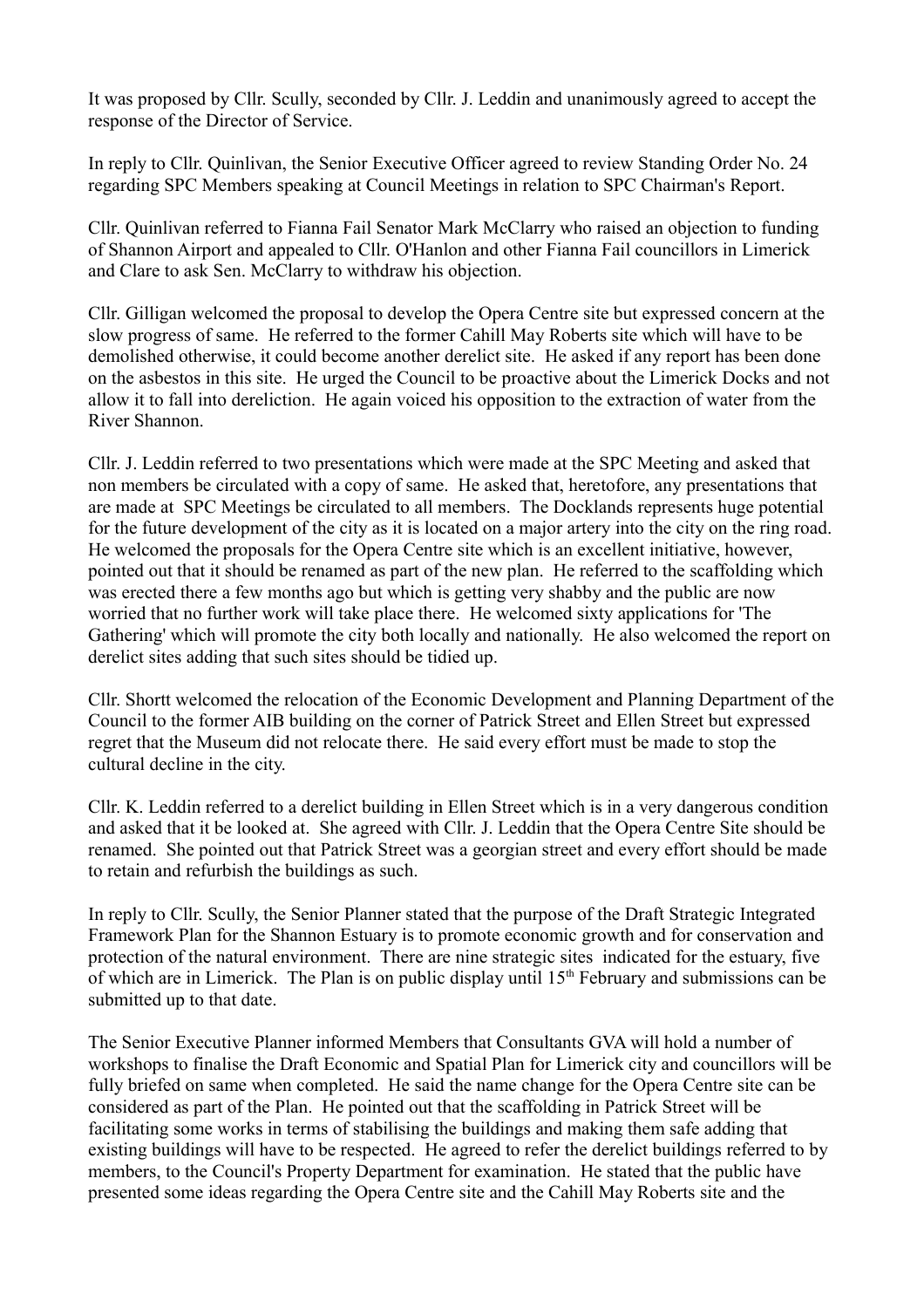Elected Members will be briefed about any future plans for the sites in the near future. He informed Cllr. K. Leddin that Enforcement Action has commenced on the derelict property in Ellen Street at the back of the former Instore shop.

## **5. CORRESPONDENCE**

Submitted list of tenders opened in respect of the following :

- Engineering Consultancy Service for City Centre to University Walking and Cycling Route – Limerick Smarter Travel Route 2;
- Pre-Qualification Questionnaire Submission for Building Contractors Framework for Home and Community Department;
- Pre-Qualification Questionnaire Submission for Halting Site Maintenance Contractors Framework for Home and Community Department;
- Provision of Leisure Centre Operation, Maintenance and Management Services at Grove Island;
- Provision of Legal Services to Limerick City Council for the Coonagh to Knockalisheen Distributor Road Scheme;
- Opera Centre Emergency Stabilisation Works;
- Control of Horses Service in Limerick City;

Submitted letter of acknowledgement from the Office of the Minister for Justice and Equality of the City Council's letter dated  $19<sup>th</sup>$  December, 2012 and indicating that it will be brought to the Minister's attention.

Submitted letter from the Office of the Minister for Justice and Equality regarding Limerick City Council's resolution concerning prostitution and trafficking in Ireland. Such letter stated that the Minister published a discussion document on the future direction of legislation on prostitution which was referred to the Joint Oireachtas Committee on Justice, Defence and Equality. The joint committee is conducting the consultation process and has been asked to report back to the Minister on the completion of it's work. In addition, the Department hosted a conference in October to discuss the consultation paper. The Report of the joint committee and the views expressed at the October conference will be fully considered in the framing of any necessary legislative proposals to be submitted to Government in due course. The letter included an appendix setting out the text of the Minister's statement of  $22<sup>nd</sup>$  June last when publishing the discussion document.

# 6 **DISPOSAL OF PROPERTY**

It was proposed by Cllr. J. Leddin, seconded by Cllr. Byrne and unanimously agreed to approve Disposal of Property as follows in accordance with Notices already circulated under Section 183 of the Local Government Act, 2001 :

(a) Disposal of Freehold (Ground Rent) under Section 26 of the Landlord and Tenant (Ground Rents) (No. 2) Act, 1978 as per attached Section 183 Notices.

# **7. PARTICIPATION BY MEMBERS AT CONFERENCES**

It was proposed by Cllr. J. Leddin, seconded by Cllr. Byrne and unanimously agreed to approve participation by Members at the following conferences :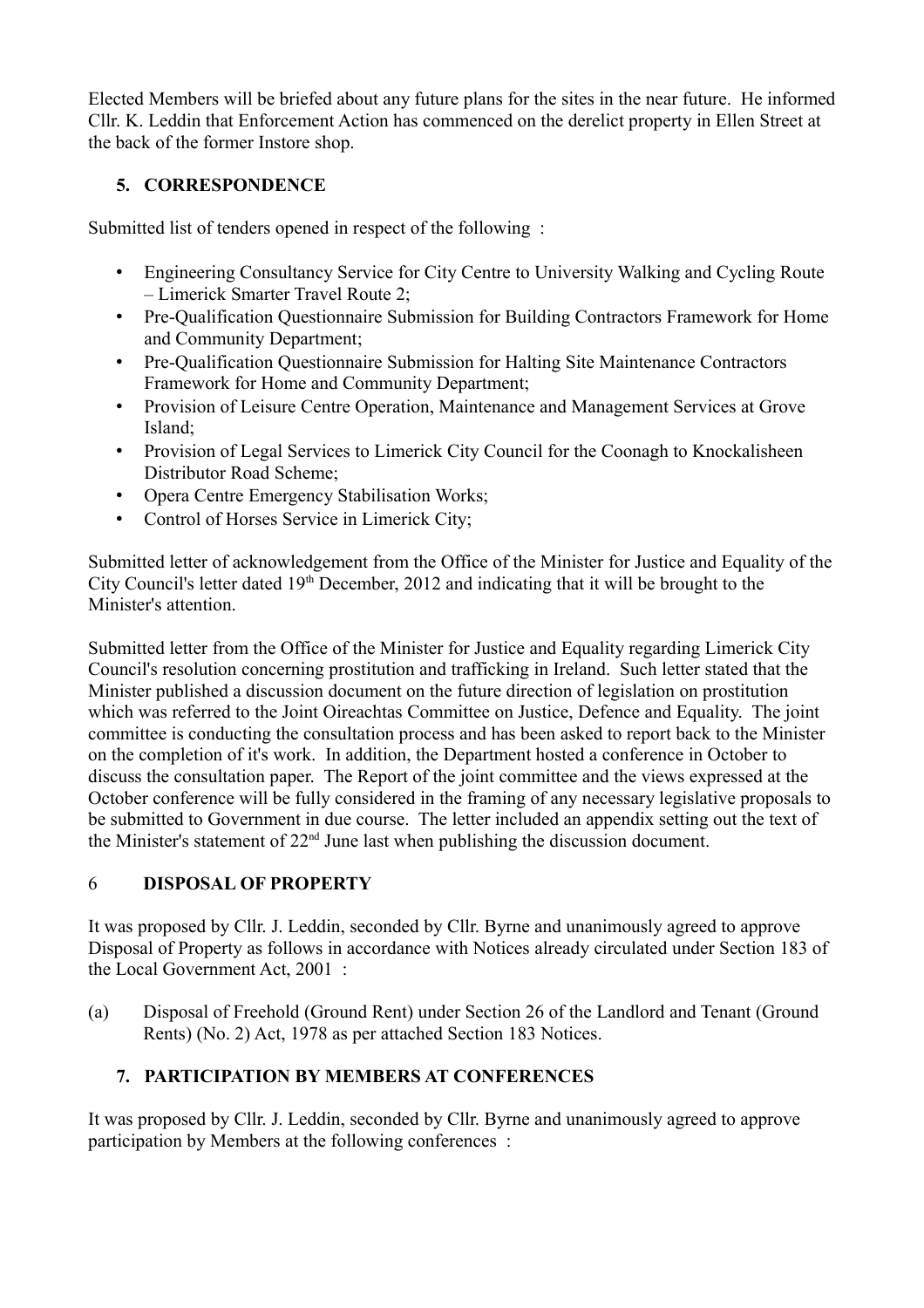Merriman Winter School 2013 Held in Westport, co. Mayo 1<sup>st</sup> - 3<sup>rd</sup> February, 2013 Estimated Travel and Subsistence : €329.09 Conference Fee :  $60.00$ Elected Members Training Seminar organised by Esperanza Enterprises entitled 'The Finance (Local Property Tax) Bill 2012 Held in The Carlton Hotel, Dublin Road, Galway 1 st - 2nd February, 2013 Estimated Travel and Subsistence :  $\epsilon$ 225.95 Conference Fee :  $\epsilon$  150.00 Elected Members Training Seminar organised by Esperanza Enterprises entitled 'Equal Status (Amendment) Bill 2012 Held in The Manor West Hotel, Killarney Road, Tralee, Co. Kerry 8<sup>th</sup> - 9<sup>th</sup> February, 2013 Estimated Travel and Subsistence : €229.49 Conference Fee :  $\epsilon$  = 6150.00 Seminar organised by Ace Training entitled 'Tourism Seminar Making the Difference' Held in The Four Seasons Hotel, Carlingford, Co. Louth 8<sup>th</sup> - 10<sup>th</sup> February, 2013 Estimated Travel and Subsistence : €578.31 Conference Fee :  $\epsilon$  = 6100.00 An ACCEPT Pluralism/UCD Institute for British Irish Studies Conference entitled 'Tolerance and Diversity in Ireland – North and South' Held in UCD Research Boardroom, University College Dublin  $14<sup>th</sup>$  February, 2013 Estimated Travel and Subsistence : €340.54 Conference Fee : Nil Association of Municipal Authorities of Ireland Spring Seminar 2013 Held in The Brandon House Hotel, New Ross, Co. Wexford  $15<sup>th</sup>$  -  $16<sup>th</sup>$  February, 2013 Estimated Travel and Subsistence :  $\epsilon$ 280.29 Conference Fee :  $\epsilon$  200.00 Elected Members Training Seminar organised by Esperanza Enterprises entitled 'Protection of the Individual Vs Freedom of Expression' Held in The Carlton Hotel, Dublin Road, Galway  $15<sup>th</sup>$  -  $16<sup>th</sup>$  February, 2013 Esimated Travel and Subsistence :  $\epsilon$ 225.95 Conference Fee  $\cdot$   $\epsilon$  150.00 Elected Members Training Seminar organised by Esperanza Enterprises entitled 'Health issues pertaining to Local Authority Housing' Held in The Westport Plaza Hotel, Castlebar Street, Westport, Co. Mayo  $22<sup>nd</sup>$  -  $23<sup>rd</sup>$  February,  $2013$ Estimated Travel and Subsistence : €318.10 Conference Fee :  $\epsilon$  =  $\epsilon$  150.00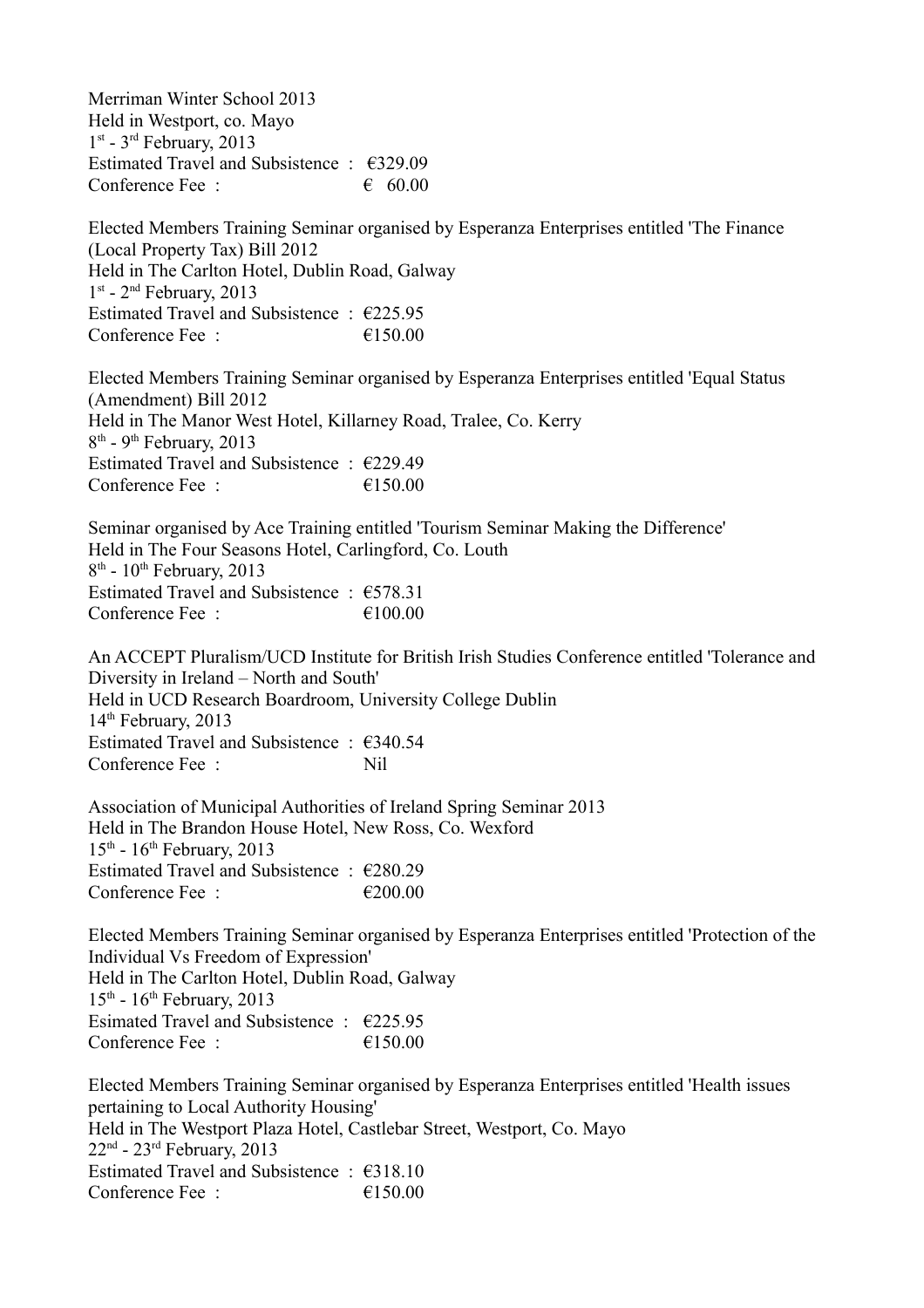Colmcille Winter School 'Will the Euro – The Single European Currency Survive ?' Held in Colmcille Heritage Centre, Gartan, Church Hill, Letterkenny, Co. Donegal  $22<sup>nd</sup>$  -  $24<sup>th</sup>$  February, 2013 Estimated Travel and Subsistence :  $€636.20$ Conference Fee :  $\epsilon$  6218.00

Seminar organised by Celtic Conferences entitled 'Public Health Seminar on HSE Tobacco Control Policy' Held in The Celtic Ross Hotel, Rosscarbery, Co. Cork  $22<sup>nd</sup>$  -  $24<sup>th</sup>$  February, 2013 Estimated Travel and Subsistence : €425.91 Conference Fee :  $\epsilon$  100.00

Mid West Regional Authority 18<sup>th</sup> Annual Conference entitled 'Economic Recovery – Progress in the Regions' Held in Horse and Jockey, Co. Tipperary 28<sup>th</sup> February - 1<sup>st</sup> March, 2013 Estimated Travel and Subsistence : €201.14 Conference Fee : €100.00

Conference organised by TGR Seminars entitled 'Time and Priority Management for Councillors; Achieving maximum productivity and outstanding results' Held in The Bunratty Castle Hotel, Bunratty, Co. Clare 8<sup>th</sup> - 10<sup>th</sup> March, 2013 Estimated Travel and Subsistence : €137.64 Conference Fee  $\cdot$   $\epsilon$  145.00

Training Seminar organised by Kadenza Consultancies entitled 'Public Relations and the Media' Held in Castle Leslie, Glaslough, Co. Monaghan 15<sup>th</sup> - 17<sup>th</sup> March, 2013 Estimated Travel and Subsistence : €525.14 Conference Fee  $\cdot$   $\epsilon$  145.00

### **8. REPORT ON LIMERICK CITY COUNCIL PILOT RETAIL INCENTIVE SCHEME FOR VACANT PROPERTIES 2013**

It was proposed by Cllr. J. Leddin, seconded by Cllr. Scully and unanimously agreed to approve Report on Limerick City Council Pilot Retail Incentive Scheme for Vacant Properties 2013.

## **9. PLANNING PROPOSALS AND DECISIONS**

The Meeting noted the list of Planning Proposals under consideration at 18<sup>th</sup> January, 2013 and Decisions taken from 13<sup>th</sup> December, 2012 to 18<sup>th</sup> January, 2013.

Cllr. Quinlivan welcomed the completion of houses in Moyross and commended the people there for their patience and co-operation.

Cllr. Quinlivan, supported by Cllr. Shortt, referred to planning application ref. 12/176 – retain change of use of part of retail unit to off licence at Johnsey's Shop, 47, O'Callaghan Avenue, Kileely and voiced his strong opposition to this application. He pointed out that there was never planning permission obtained for the operation of an off licence at this address adding that there are already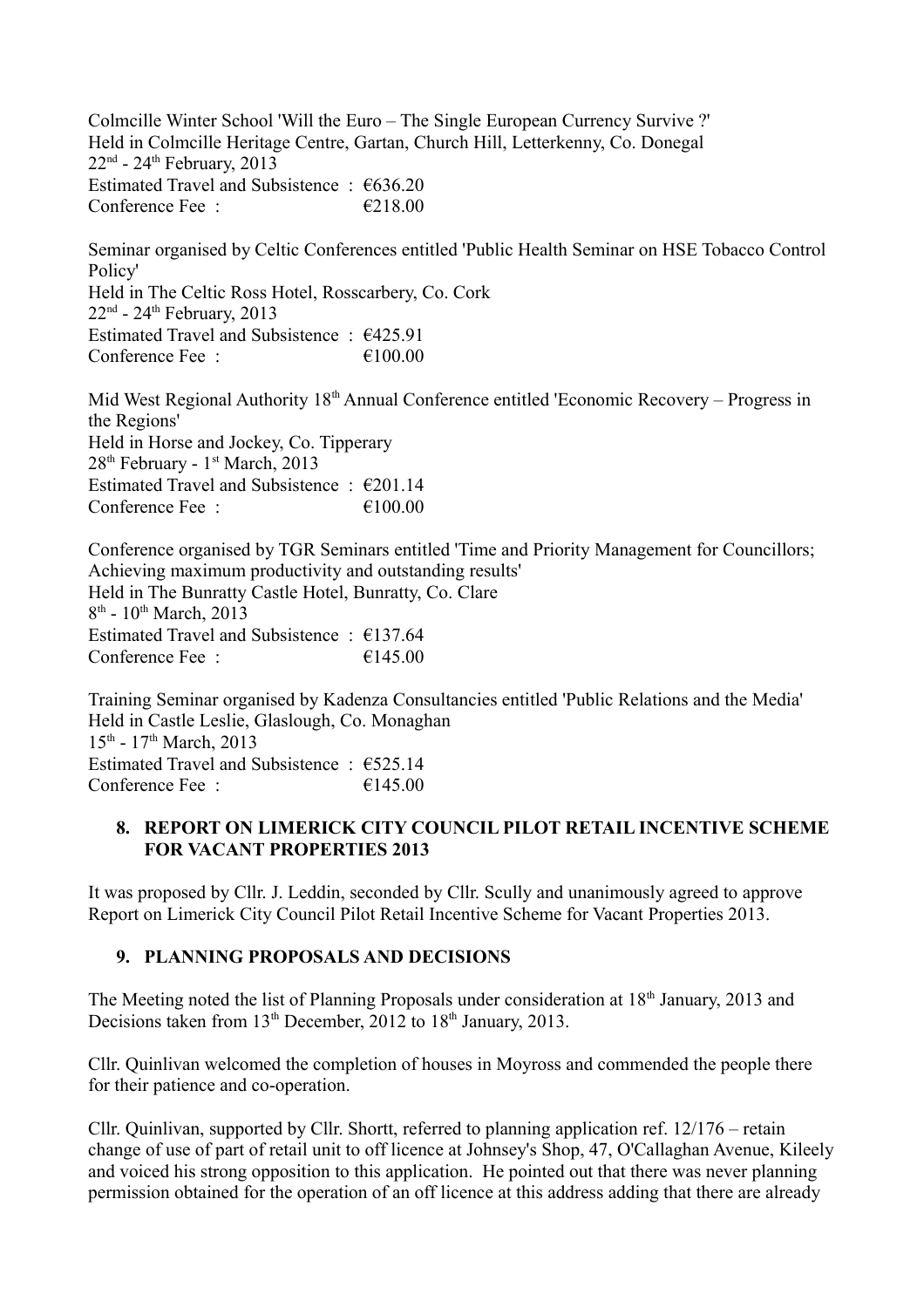three off licences in the area. Alot of problems are being experienced in the area with street drinking and underage drinking and the residents are frightened and fed up with what is happening there and stated that another off license in the area will only add to the existing problems there.

The Senior Executive Planner noted Cllr. Quinlivan's comments and indicated that the City Council will take into consideration the existing number of off licenses in the area when making a decision on this planning application.

Cllr. Scully voiced his strong opposition to planning application 12-113 – Change of use from Retail to Take Away including all associated site works at Unit 2, Springfield, Old Singland Road adding that there are already a number of takeaways and off licenses in the area which is causing anti social behaviour and the granting of planning permission in this case would further add to the problems being experienced in the area. He added that the residents in the area are also totally opposed to this planning application.

The Senior Executive Planner informed Cllr. Hourigan that additional details have been requested in respect of planning application 12/88 – permission to hold concerts in accordance with requirement of condition no. 5 of the permission granted to Limerick Gaelic Grounds Development Committee, Pairc nGael, Ennis Road. Such details were primarily in relation to traffic, however, same have not been submitted to date.

In reply to Cllrs. Hourigan and K. Leddin, the Senior Executive Planner stated that planning permission has been granted in respect of planning application 12/162 – Replacement of the existing slipways with a permanent floating pontoon located at St. Michael's Rowing Club, O'Callaghan Strand.

Both Cllr. Hourigan and Cllr. K. Leddin referred to an upcoming event where five hundred crew members are coming into O'Brien's Bridge and expressed regret that St. Michael's Rowing Club could not facilitate these crews members and asked that such events be looked into with a view to attracting them into the city.

Cllr. Shortt welcomed the granting of planning permission to St. Michael's Rowing Club adding that there are a lot of young people in the club who are living nearby thereby ensuring that the club managed to stay city based. However, in order to attract events the club needs better access to the river as access at present is very difficult. He appealed to the City Council to work with St. Michael's Rowing Club to make the city slipway bigger thereby improving accessability.

Cllr. Gilligan welcomed planning application 12/178 – development at Harbour House, Steamboat Quay, James Casey Walk and said every effort should be made to expedite this application.

### **10. DIRECTOR OF SERVICE REPORT DATED 9TH JANUARY, 2013**

It was proposed by Cllr. Byrne, seconded by Cllr. Scully and agreed to approve Director of Service Report dated 9<sup>th</sup> January, 2013 :

"Proposed change of use of a 1.02 hectare site at Mt. St. Lawrence Road so as to facilitate a second extension to Mt. St. Lawrence Cemetery, Ballysimon, Limerick" (C12/3)

Cllr. Gilligan welcomed this proposal adding that it will clean up what is at present a very untidy and dirty corner. He referred to the old cottage on the site which is an eyesore and should be removed. He suggested that a commemorative wall/wall of remembrance for urns replace the existing boundary wall as a lot of people are now getting cremated. He expressed disappointment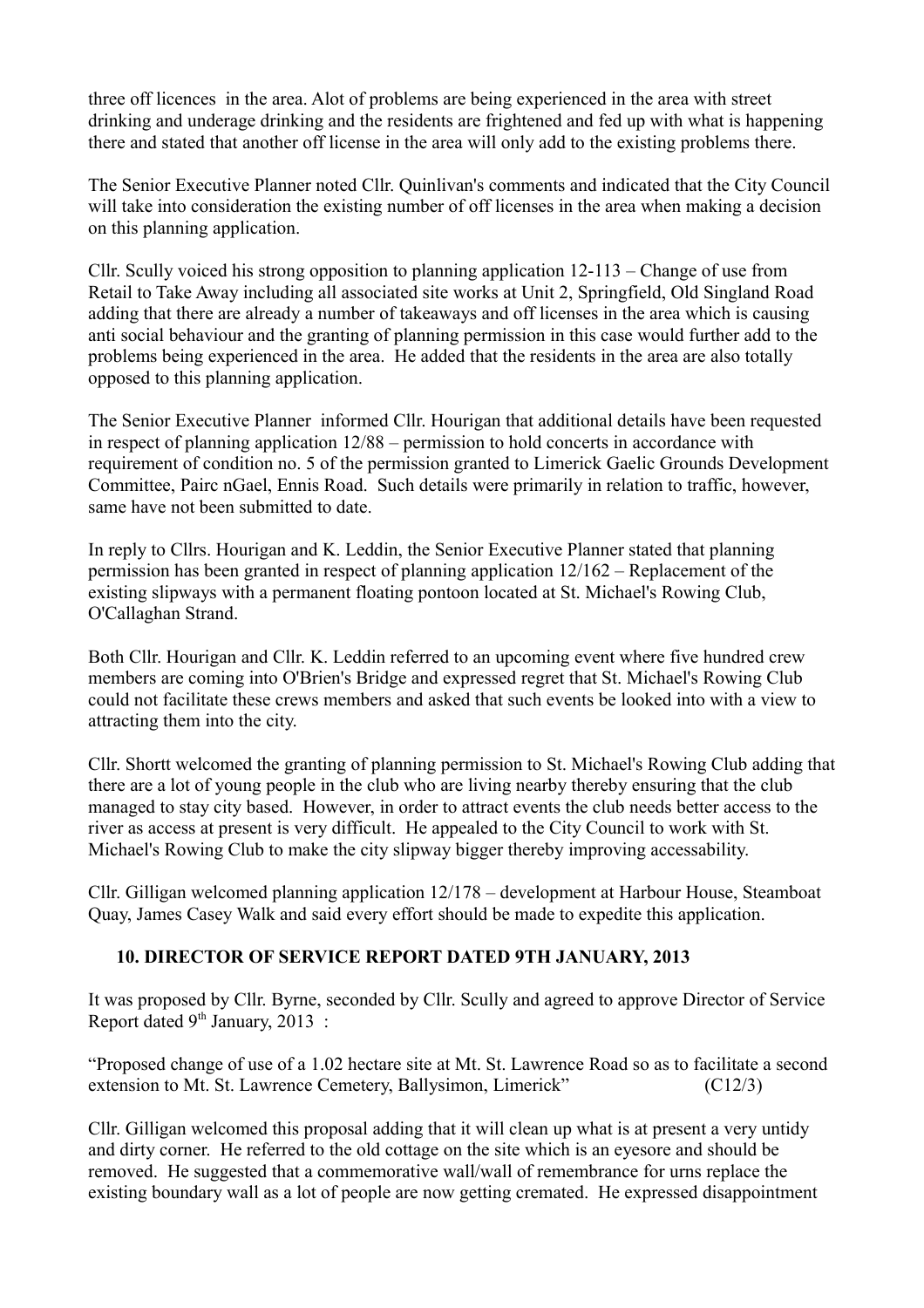that the city undertakers in the city are not providing a crematorium.

Cllr. Scully also welcomed this proposal and agreed with Cllr. Gilligan regarding a commemorative wall/wall of remembrance. He asked the City Council to look at litter, anti social behaviour and bonfires which are taking place in the cemetery with a view to addressing these problems.

Cllr. Quinlivan joined with the previous speakers in welcoming this proposal and supported Cllr. Gilligan's proposal of a commemorative wall/wall of remembrance for urns. He suggested that the old derelict cottage in the graveyard be looked at with a view to seeking funding to put in a crematorium there.

Cllr. Kennedy stated that he was not satisfied with the wording of the Director of Service Report adding that there is no reference in same to Part 8 and suggested that this item be deferred.

The Senior Planner pointed out that the Planning and Development Act 2000 was the original act, however, it was amended many times up to 2010 and by the Environmental Act 2011 so the reference in the Director's Report to the Planning and Development Act 2000 – 2010 is correct.

The Senior Executive Officer (Corporate Services) clarified that the Planning and Development Acts may be cited together as the Planning and Development Acts 2000 – 2010.

The City and County Manager stated that the Director of Service Report was produced in accordance with the statutory Regulations and said the wording of same is correct.

Cllr. Kennedy stated that he wished to be recorded in the Minutes as dissenting from this item.

### **11. NOTICE OF MOTION**

Submitted the following Notice of Motion, due notice of which was given, which was referred to the Joint Policing Committee :

"I call on Limerick City Council to convene a special urgent meeting on the issue of community, safety, anti social behaviour, in the areas of control by the Local Authority. Senior Garda Representatives, Strategy Agencies/Bodies, all Elected Members of Joint Authority (city / county) be invited". Signed : Cllr. Jim Long

## **12. NOTICE OF MOTION**

Submitted the following Notice of Motion, due notice of which was given, which was adopted unanimously on the proposition of Cllr. Quinlivan, seconded by Cllr. Gilligan :

"That Limerick City Council endorses the forthcoming ICTU protest in Limerick City on February 9<sup>th</sup> next to demand a restructuring of Ireland's debt burden as a pre requisite for recovery and a necessary condition for the maintenance of social cohesion. We call on all people in Limerick to come out on the day and join thousands of other protesters in Dublin, Galway, Cork and Waterford and Sligo in order to send a clear message to the EU/IMF Troika during the Irish Presidency of the EU that we need a just deal on debt without further delay". Signed : Cllr. Maurice Quinlivan Cllr. John Gilligan